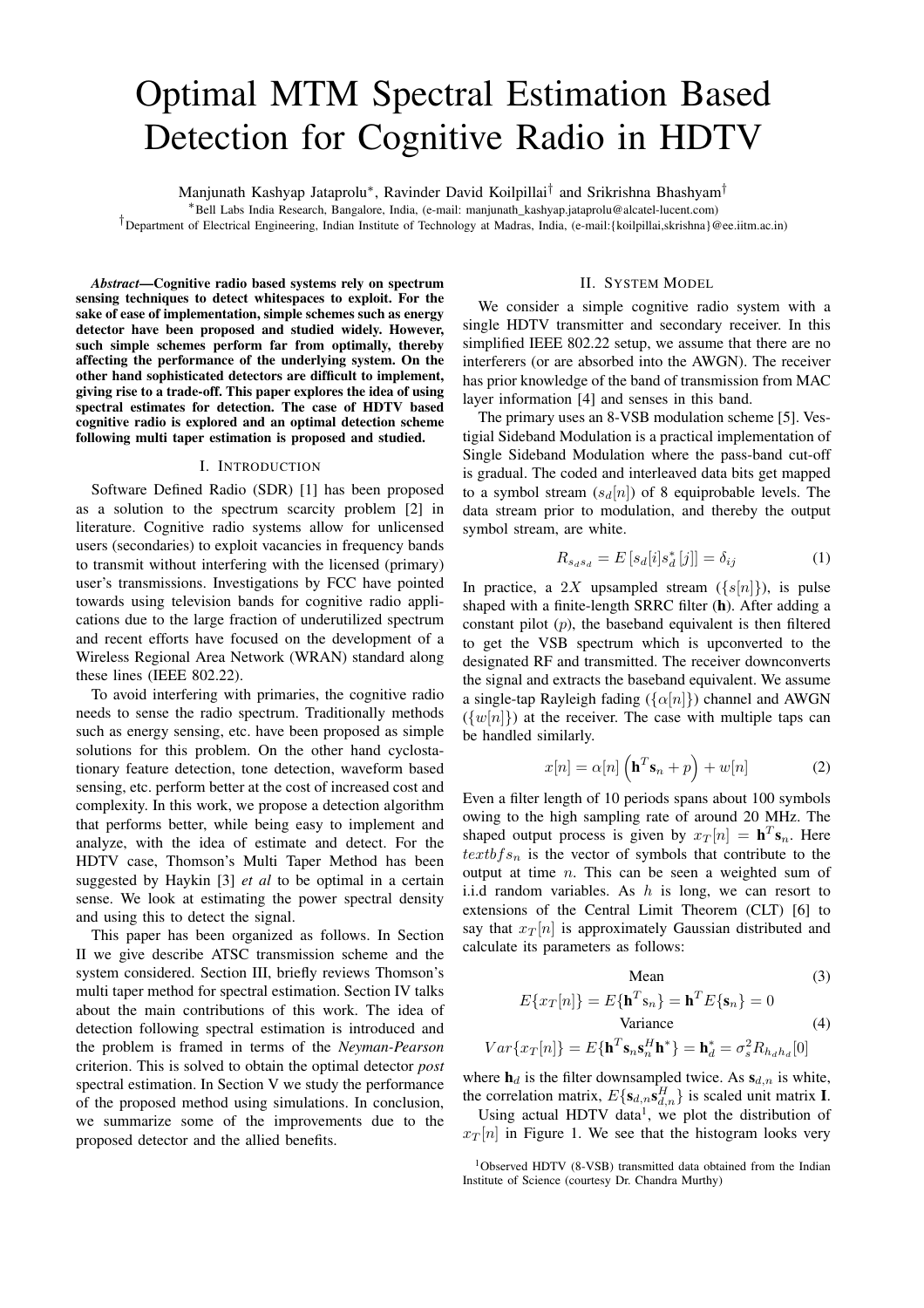much like a Gaussian. Further, a *Jarque-Bera* test [7] on the observed data admitted the Gaussian hypothesis with a confidence of *95%* (usually considered sufficient). For



Figure 1: Histogram of Actual Transmitted Data - 100 bins

single-tap Rayleigh fading,  $\alpha[n]$  is a zero-mean complex Gaussian with unit variance  $(\sigma_{\alpha}^2)$ . The noise variance is denoted by  $\sigma_w^2$ . The receiver is assumed to know the SNR, owing to ease and accuracy of its estimation due to slow variation in the HDTV SNR.

# III. PRELIMINARIES: MULTI TAPER METHOD BASED SPECTRAL ESTIMATION

As the first of two steps, we look at the problem of spectral estimation which has been well studied in literature. In [3], Haykin proposed the use of Thomson's multi taper method [8] and showed it to be an optimal non-parametric estimation method for a hybrid spectrum such as that of HDTV containing continuous as well as line components. Motivated by this, we choose to employ the multi taper method.

A typical non-parametric estimator is the windowed periodogram. Varying the data window represents varying across the *bias-variance* trade-off. It is not possible to simultaneously decrease both the bias and variance of an estimator with the same data. Thomson's method [8] tries to find the optimal trade-off point. Also, as shown in [9], non-parametric methods do not handle line spectra well as they assume a continuous spectrum and do not resolve line spectra well. In [8], this concern is also addressed through the MTM.

MTM uses Discrete Prolate Spheroidal Wave functions (DPSW) which were introduced by Slepian as a solutions to the spectral concentration problem [10]. DPSW correspond to sequences of a given length  $(N)$  with maximal spectral concentrations in a specified band (of width W). The DPSW are solutions of the *Toeplitz matrix eigenvalue equation*

$$
\mathbf{T}(N,W)\mathbf{v}_k(N,W) = \lambda_k(N,W)\mathbf{v}_k(N,W) \tag{5}
$$

where

$$
\mathbf{T}(N,W)_{mn} = \begin{cases} \frac{\sin[2\pi W(m-n)]}{[\pi(m-n)]}, & m, n = 0, ..., N-1 \text{ and } m \neq n\\ 2W & \text{for } m \neq n \end{cases}
$$
(6)

These sequences form an orthonormal set with decreasing eigenvalues correspond to increasing spectral leakage. MTM uses these windows to minimize spectral smearing due to windowing. Multiple windows are used to reduce variance of the estimation through averaging. The 'crude' version of the method [8] is as follows:

1) Apply the first  $K$  DPSW sequences with some leakage bandwidth  $W$  as windows to the  $N$ -point observed data.

$$
x_k[n] = x[n].v_k[n](N,W) \tag{7}
$$

2) Compute the  $N$  point periodograms of these windowed sequences

$$
\hat{S}_k(f_i) = |\sum_{n=0}^{N-1} x(n)v_k[n](N,W)e^{-j2\pi f_i n}|^2 \quad (8)
$$

These *eigenspectra* represent spectral estimates with increasing leakage.

3) Crude MTM estimate is a linear combination of the eigenspectra with weights as scaled eigenvalues:

$$
\hat{S}_{crude}(f_i) = \sum_{k=0}^{K-1} a_k \hat{S}_k(f_i)
$$
\n(9)

where the weights  $a_k$  are defined as  $a_k = \frac{\lambda_k}{\sum_{i=0}^{K-1} \lambda_i}$ The *bias-variance* trade-off is now replaced by a three way *bias-resolution-variance* trade-off [3] with  $C_0$  and K as the tunable parameters. Setting  $K = |2NW|$  has been shown to minimize the variance within the trade-off [3], owing to optimal averaging, and the problem is now of *biasresolution* trade-off. The optimal trade-off point is decided empirically while varying the value of  $W$ . It has been noted in [3] that a K of  $2 - 8$  gives the best estimates for a reasonable sample size.

Thomson in [8] introduces an improved set of weights  ${d_k(f)}$  that are arrived at by minimizing certain meansquare error criteria. However, for the sake of simplicity in implementation and analysis, we restrict ourselves to the crude method. The proposed scheme would work well with the adaptive-weights algorithm also, albeit the analysis would be more involved.

# IV. DETECTION FOLLOWING ESTIMATION

Having dealt with estimation, we proceed to the second step of signal detection using spectral estimates. A brief literature survey indicates two attempts at this problem. The first one [11] makes use of the complete spectral estimate

$$
T_{Chiang} = (K - 1) \sum_{i=0}^{N-1} \ln \left[ \hat{S}_{MTM}(f_i) \right] \underset{\mathcal{H}_0}{\geq} \xi_{Chiang}
$$
\n(10)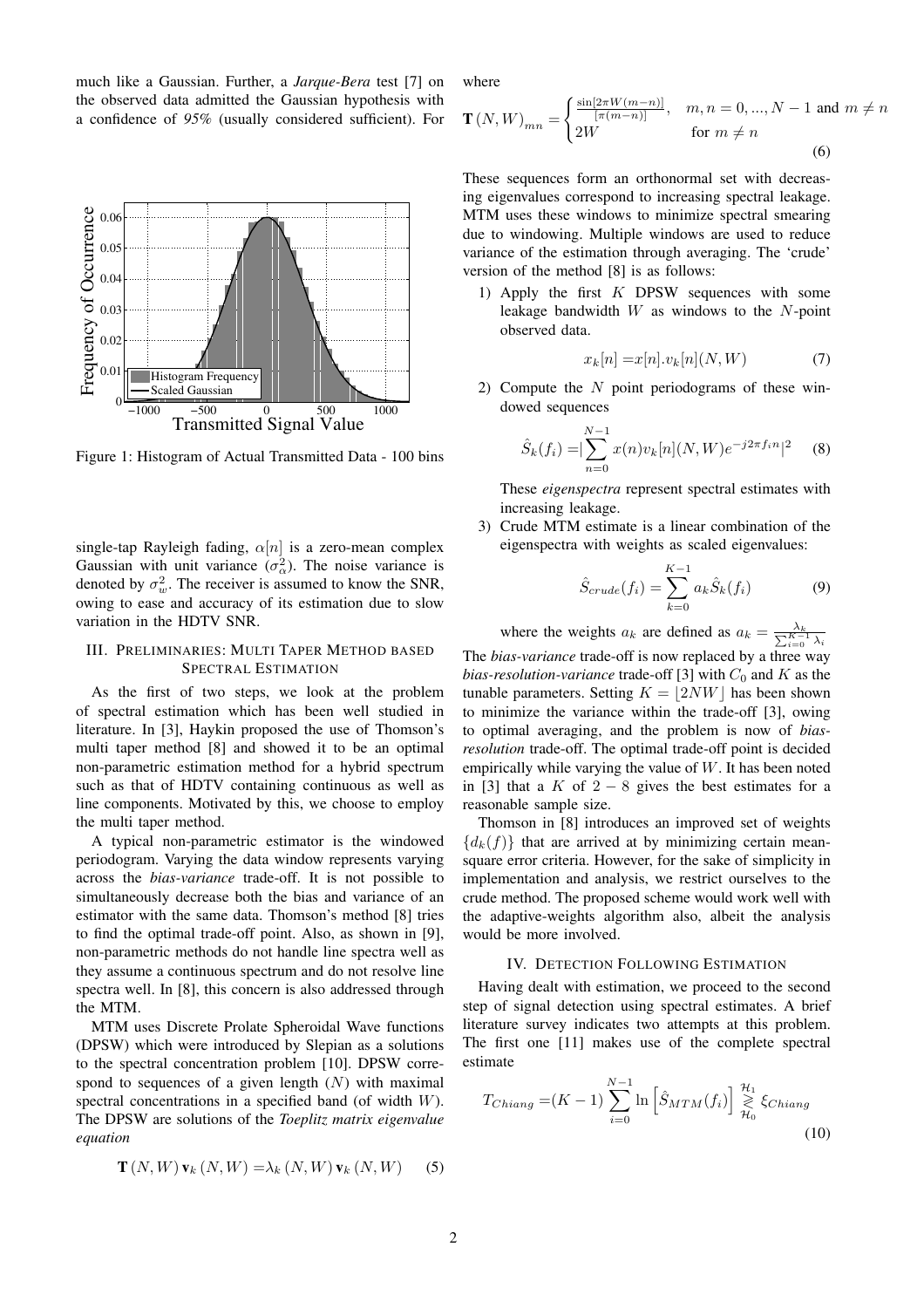while the second [12] considers only the MTM estimate of the DC tone strength as a heuristic test-statistic

$$
T_{Wang} = \hat{S}_{MTM}(f_0) \underset{\mathcal{H}_0}{\geq} \xi_{Wang} \tag{11}
$$

Both the methods are shown to perform better than simple energy detector and cooperative detection schemes using the energy detector. However, both methods are suboptimal with reference to *Neyman-Pearson*.

For our system model explained in Section II we have an  $MTM$  estimates at  $N$  frequencies. Redefining hypotheses in terms of these new "observations", we look to solve the detection problem stated below:

**Neyman-Pearson criterion**: We are given a set of estimates (observations)  $\hat{S}_{MTM}^{obs}(f_i)$ ,  $(i = 0, 1, ..., N - 1)$ , drawn as per the model

$$
\mathcal{H}_1: \quad \hat{S}_{MTM}(f_i) = (\mathbf{x} + \mathbf{w})^H \mathbf{\Omega}(f_i, N) (\mathbf{x} + \mathbf{w}) \tag{12a}
$$

$$
\mathcal{H}_0: \quad \hat{S}_{MTM}(f_i) = \mathbf{w}^H \mathbf{\Omega}(f_i, N) \mathbf{w} \tag{12b}
$$

Given a  $P_{FA} (= \alpha)$  to be achieved, the detection rule that maximizes  $P_D$  is given by the *Likelihood-Ratio Test*:

$$
\frac{p_{\hat{\mathbf{S}}_{MTM}}\left(\hat{\mathbf{S}}_{MTM}^{obs}; \mathcal{H}_1\right)}{p_{\hat{\mathbf{S}}_{MTM}}\left(\hat{\mathbf{S}}_{MTM}^{obs}; \mathcal{H}_0\right)} \underset{\mathcal{H}_0}{\overset{\mathcal{H}_1}{\gtrless}} \xi \tag{13}
$$

where  $\xi$  is appropriately chosen such that  $P_{FA} = \alpha$ .

### *A. Optimal detection rule*

To examine the distribution of the random vector  $\hat{\mathbf{S}}_{MTM}$ under both the hypotheses, it is useful to consider a vector representation of the MTM:

$$
\hat{S}_{MTM}^{k}(f_i) = |\sum_{n=0}^{N-1} x[n] v_k[n] e^{-j2\pi f_i}|^2, \qquad (14)
$$

where  $v_k$  denotes the  $k^{th}$  DPSW window and the frequency  $f_i = i/N$  ( $i, k = 0, ..., N - 1$ ). Then

$$
\hat{S}_{MTM}^{k}(f_i) = |\mathbf{b}_k^H(f_i)\mathbf{x}|^2 = \mathbf{x}^H \mathbf{b}_k(f_i) \mathbf{b}_k^H(f_i) \mathbf{x} \quad (15)
$$

where the  $N \times 1$  vector  $\mathbf{b}_k$  is defined as the suitably frequency-shifted version of  $v_k$ . The crude MTM estimate now becomes, when written compactly,

$$
\hat{S}_{MTM}(f_i) = \sum_{k=0}^{K-1} a_k \mathbf{x}^H \mathbf{b}_k(f_i) \mathbf{b}_k^H(f_i) \mathbf{x} = \mathbf{x}^H \Omega(f_i) \mathbf{x}
$$
\n(16)

where the  $N \times N$  frequency-dependent matrix  $\Omega(f_i)$  is defined as

$$
\mathbf{\Omega}(f_i) = \sum_{k=0}^{K-1} a_k \mathbf{b}_k(f_i) \mathbf{b}_k^H(f_i)
$$
(17)

This quadratic form in the x, under  $\mathcal{H}_0(\mathbf{x} = \mathbf{w})$ , can be shown to be a scaled chi-squared variable [6].

$$
\hat{S}_{MTM}(f_i) \stackrel{\mathcal{H}_0}{\approx} \frac{S_0(f_i)}{2K} \cdot \chi^2_{2K}
$$
 (18)

where  $S_0$  is the analytic spectrum of the received signal under  $\mathcal{H}_0$ , where  $D(f_i) = \frac{S(f_i)}{2K}$ , a scaled version of the



Figure 2: Histogram of the MTM Estimate at a Single **Frequency** 

analytic spectrum. For frequencies  $f_i$ ,  $i = 0, 1, 2, ..., N - 1$ ,

$$
p_{\hat{S}_{MTM,0}}(x(f_i)) = \frac{1}{2^K \Gamma_K D(f_i)} \left[ \frac{x(f_i)}{D(f_i)} \right]^{K-1} e^{-\frac{1}{2D(f_i)} x(f_i)}
$$
(19)

Under  $\mathcal{H}_1$ , the distribution is no longer exactly  $\chi^2_{2K}$ as  $\hat{S}_{MTM}$  is a sum of squares of 2K correlated nonzero mean normal variables. At non-zero frequencies, due to the low-leakage of the DPSW windows, the nonzero mean does not contribute significantly to the PSD estimate. As such we make the simplifying assumption that  $\hat{S}_{MTM}$  is a scaled  $\chi^2_{2K}$  distributed variable (verified through simulations as shown in Figure 2). Also, the PSD estimates at different frequencies are correlated under both the hypotheses, making the joint PSD distribution difficult to analyze analytically. We therefore approximate the joint pdf as a product of individual densities assuming independence of estimates at different frequencies under both hypotheses. By choosing the leakage bandwidth W appropriately ( $W < \frac{1}{N}$ ), the leakages can be approximated to be zero - justifying the aforementioned assumptions. The likelihood ratio under question can be written as

$$
L_{MTM}(\hat{\mathbf{S}}_{MTM}^{obs}) \triangleq \frac{p_{\hat{\mathbf{S}}_{MTM}}\left(\hat{\mathbf{S}}_{MTM}^{obs}; \mathcal{H}_{1}\right)}{p_{\hat{\mathbf{S}}_{MTM}}\left(\hat{\mathbf{S}}_{MTM}^{obs}; \mathcal{H}_{0}\right)}
$$
(20)

$$
= \frac{\prod_{i=0}^{N-1} p(\hat{S}_{MTM}(f_i) = \hat{S}_{MTM}^{obs}(f_i); \mathcal{H}_1)}{\prod_{i=0}^{N-1} p(\hat{S}_{MTM}(f_i) = \hat{S}_{MTM}^{obs}(f_i); \mathcal{H}_0)}
$$
(21)

(with a slight abuse of notation) (22)

$$
= \frac{\prod_{i=0}^{N-1} \frac{1}{2^K \Gamma_K D_1(f_i)} \left[ \frac{\hat{\mathbf{S}}_{MTM}^{obs}}{D_1(f_i)} \right]^{K-1} e^{-\frac{\hat{S}_{MTM}^{obs}(f_i)}{2D_0(f_i)}}{\prod_{i=0}^{N-1} \frac{1}{2^K \Gamma_K D_0(f_i)} \left[ \frac{\hat{S}_{MTM}^{obs}(f_i)}{D_0(f_i)} \right]^{K-1} e^{-\frac{\hat{S}_{MTM}^{obs}(f_i)}{2D_0(f_i)}}}
$$

On simplifying, the LRT now becomes

$$
= \prod_{i=0}^{N-1} \left( \frac{D_0^K e^{-\frac{\hat{S}_{MTM}^{obs}(f_i)}{2D_1(f_i)}}}{D_1^K e^{-\frac{\hat{S}_{MTM}^{obs}(f_i)}{2D_0(f_i)}}} \right)_{\mathcal{H}_0}^{\mathcal{H}_1} \xi \tag{23}
$$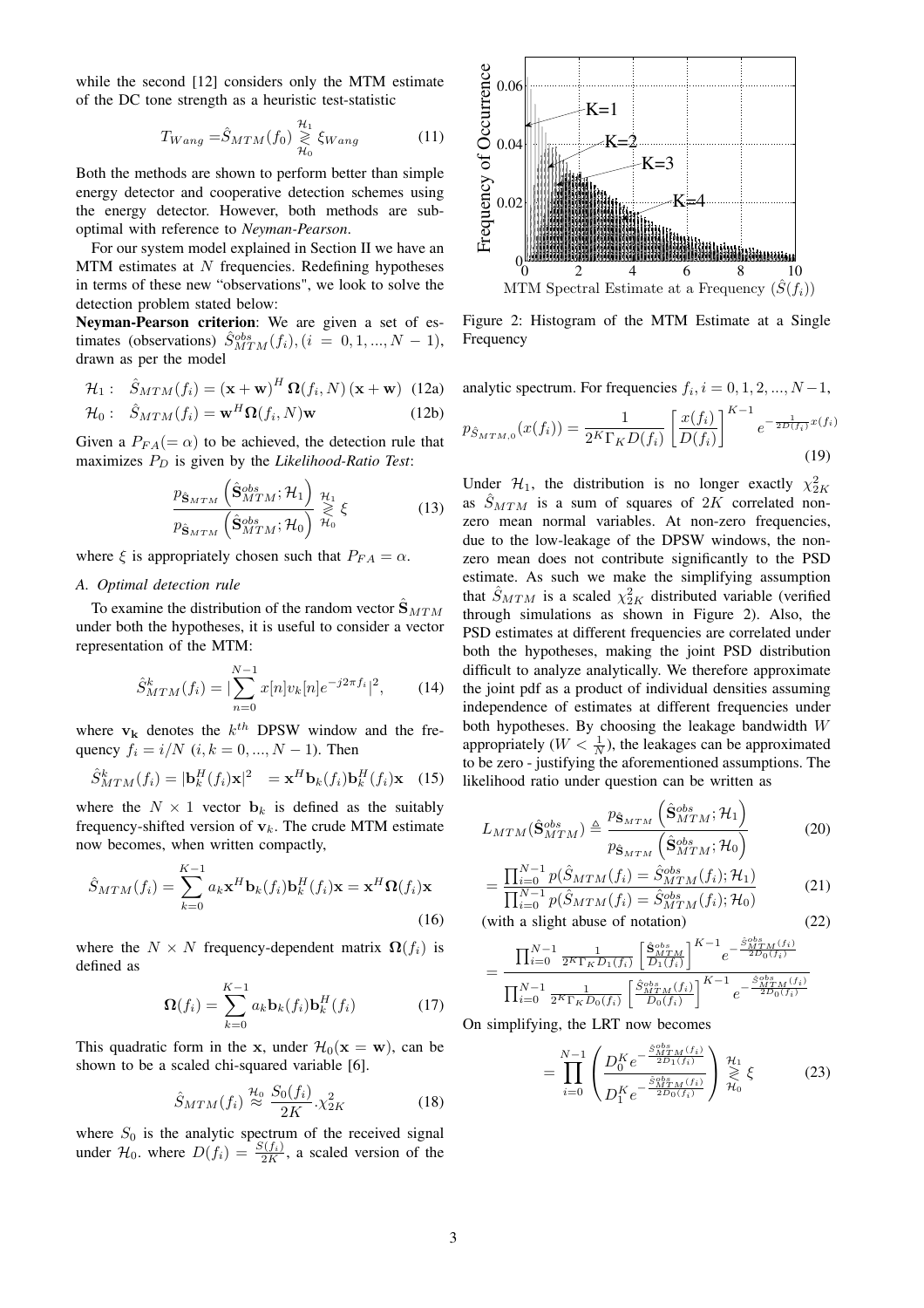

**LINEAR COMBINATION PERIODOGRAM** Figure 3: Block Diagram of Proposed Detector

Taking logarithm on both the sides

$$
\ln(L(\hat{\mathbf{S}}_{MTM}^{obs})) = \sum_{i=0}^{N-1} \left( K \ln \left[ \frac{D_0}{D_1} \right] \right)
$$
(24)  
 
$$
+ \frac{1}{2} \left( \frac{1}{D_0(f_i)} - \frac{1}{D_1(f_i)} \right) \hat{S}_{MTM}^{obs}(f_i) \Big) \underset{\mathcal{H}_0}{\overset{\mathcal{H}_1}{\geq}} \xi'
$$

Subtracting out the constant terms on the LHS and substituting  $D_{f_i} = \frac{S(f_i)}{2K}$ , after some simplification gives

$$
T_{prop} = \sum_{i=0}^{N-1} \left( \frac{1}{S_0(f_i)} - \frac{1}{S_1(f_i)} \right) \hat{S}_{MTM}^{obs}(f_i) \underset{\mathcal{H}_0}{\geq} \xi_{prop}
$$
\n(25)

Equation (25) is the proposed *Neyman-Pearson* optimal detection rule using MTM estimates. The test-statistic is a weighted combination of the MTM estimates. The weights are related to the difference in analytic spectra under the two hypotheses. In the stop-band which has only noise under  $H_1$ , the analytic spectra are equal and the PSD estimates at those frequencies are ignored. On the other hand, at the tone frequency, the difference becomes large and is therefore weighted more, which makes intuitive sense. The weights, however, go as the inverse and not direct difference between spectra, as the higher valued spectral components are also affected by a higher variance in their PSD estimates. The inverse difference, in this regard, does not give as large a weighting to such high variance terms as a direct difference  $(S_1(f_i) - S_0(f_i))$ does and therefore the performance is not worsened due to increase in variance of statistic. The entire procedure of the proposed test is shown in Figure 3.

#### *B. Setting the threshold*

For the detector to achieve a predefined  $P_{FA\,target}(=$  $\beta$ ), the threshold needs to be set appropriately (in terms of  $\beta$ ). Denoting by  $\hat{\mathbf{S}}_i$  the vector of MTM estimates under  $\mathcal{H}_i$ ,  $P_{FA}$  can be expressed in terms of the threshold  $\xi$  as:

$$
P_{FA} = P(T_{prop} > \xi; \mathcal{H}_0)
$$
\n<sup>(26)</sup>

$$
T_{prop}(\mathbf{x}) \stackrel{\mathcal{H}_0}{=} \sum_{i=0}^{N-1} \left( \frac{1}{S_0(f_i)} - \frac{1}{S_1(f_i)} \right) \hat{S}_{MTM}^{obs}(f_i) \quad (27)
$$

$$
= \sum_{i=0}^{N-1} \left( \frac{1}{S_0(f_i)} - \frac{1}{S_1(f_i)} \right) \sum_{k=0}^{K-1} a_k \mathbf{w}^H \mathbf{b}_k(f_i) \mathbf{b}_k^H(f_i) \mathbf{w}
$$

Looking at the expectations of the inner summands,

$$
E\left[\mathbf{w}^{H}\mathbf{b}_{k}(f_{i})\mathbf{b}_{k}^{H}(f_{i})\mathbf{w}\right]=\sigma_{w}^{2}\delta_{k,l}\tag{28}
$$

As both b vectors are at the same frequency, the corresponding frequency dependent factors cancel out to convert it to a dot-product of v vectors. These DPSW sequences as mentioned in Section III are form an orthogonal set, leading to (28). It can be seen that  $\mathbf{b}_k^H \mathbf{w}$  and  $\mathbf{b}_k^H \mathbf{w}$  $(k \neq l)$  are uncorrelated zero-mean normal variables. Then  $\hat{S}_{MTM}^{obs}(f_i)$  reduces to a weighted sum of squares of K uncorrelated zero-mean Gaussian variables, distributed as:

$$
p_{\hat{S}_{MTM}^{obs}}(x) = \left[\prod_{i=1}^{n} \lambda_i\right] \sum_{j=1}^{K} \frac{e^{-\lambda_j x}}{\prod_{k=1}^{K} \lambda_k - \lambda_j}, \quad x > 0.
$$
\n(29)

where  $\lambda_j = (|a_j|^2 \sigma_w^2)^{-1}$ .  $\hat{S}_{MTM}^{obs}(f_i)$  is a sum of K independent exponential random variables with different means. As we consider  $K$  values that are sufficiently large, using extensions of the CLT [6], we can approximate the resultant, and thereby the test-statistic, as a Gaussian variable. The mean  $(\mu_0)$  and variance  $(\sigma_0^2)$  are given as:

$$
\mu_0 = \sum_{i=0}^{N-1} \left( \frac{1}{S_0(f_i)} - \frac{1}{S_1(f_i)} \right) S_0(f_i)
$$
(30)  

$$
\sigma_0^2 = \sum_{i=0}^{N-1} \sigma_w^4 \sum_{k=0}^{K-1} a_k^2 + \sum_{i_{1,2}=0}^{N-1} \sum_{k_{1,2}=0}^{K-1} a_{k_1} a_{k_2} |\mathbf{b}_{k_2}^2(f_{i_2}) \mathbf{b}_{k_1}(f_{i_1})|^2
$$

We omit the derivations due to lack of space. Then,

$$
P_{FA} = P(T > \xi; \mathcal{H}_0) = Q\left(\frac{\xi - \mu_0}{\sigma_0}\right) \tag{31}
$$

Inverting the above relation, we obtain

$$
\xi = \mu_0 + \sigma_0 . Q^{-1} (P_{FA})
$$
 (32)

In our simulations, we use data blocks of length  $N = 128$ or 256 - which correspond to a small fraction of the typical coherence times associated with the high-frequency HDTV channels and hence forsake time-diversity gains. One possible solution is to improve spectral estimates by averaging out over multiple coherence time windows (without necessarily changing the block length). While improving diversity gain, this does not severely affect the threshold analysis. Under  $\mathcal{H}_0$ , the new test statistic is still Gaussian with the same mean and variance decreased by a factor of  $N_{av}$  (number of time windows) due to noise being uncorrelated across time windows.

$$
\mu_{0,avg} = \mu_0, \qquad \sigma_{0,avg}^2 = \frac{\sigma_0^2}{N_{av}}
$$
\n(33)

The detector of Wang *et al* assumes the presence of

| Detector               | O(N        | Detector        | $\mathcal{O}(N)$ |
|------------------------|------------|-----------------|------------------|
| <b>Energy Detector</b> |            | Proposed Rule   | $N \log N$       |
| Wang, Chiang           | $N \log N$ | Cyclostationary |                  |

Table I: Comparison of Computational Complexities